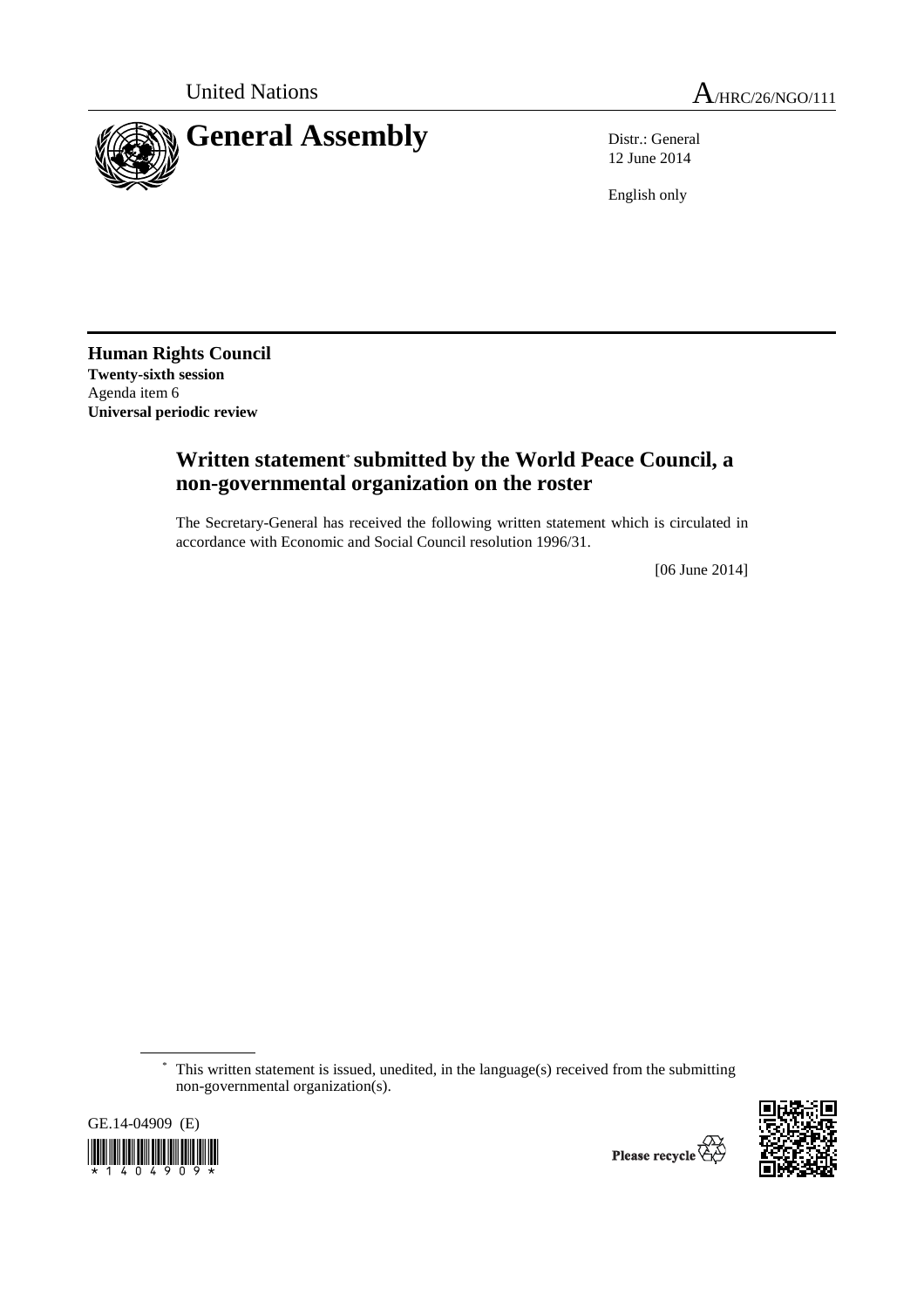## **Universal Periodical Review of Human Rights in the Socialist Republic of Viet Nam**

The World Peace Council (WPC) supports the just causes of the peoples and their right to define and determine their fortunes since its foundation in 1949. Throughout the history of the Vietnamese people in the 20th century, we have witnessed the consecutive colonial and aggresive invasion and occupation of Viet Nam by foreign imperialist forces and the struggle of the people of Viet Nam for its liberation and national sovereignty, based on the democratic wishes of its people and reflected in the constitutions of the SR Viet Nam.

 The defense of the Human Rights is a basic principle of the WPC, part of its character and constitution. As an International Non-governmental Organisation with Consultative status at the UN, accredited to the Human Rights Council in Geneva we want to stress on the following facts and aspects:

 The 1992 Constitution (amended in 2001) ensures people's equal rights in all political, economic, social areas as well as before the law; the right to freedom of religion and belief; the right to freedom of movement and residence within Viet Nam; the right to complain and denounce; right to work, study and enjoy health care... regardless of their sex, social status, belief, religion. The improvement of the legal system on human rights, civil rights was harmoniously and implemented through programs on the establishment of laws and ordinances as well as policies toward the implementation of these legal documents.

 We explicitly want to mention in this context the Amended Labour Code (2012), Amended and supplemented Law on Lawyers (2012), Amended Law on Publication (2012). In 2013, the National Assembly held the first-ever confidence vote on the performance of top leaders of the State and Government, showing the decisive voice of the National Assembly in State management.

 The State of Viet Nam attaches importance to the guarantee of the right to State and society management directly and indirectly through the selection of their representatives. Viet Nam's very high election turn out at the elections for the XIII National Assembly in May 2011 shows that the people are very well aware of their right and the role of the National Assembly in exercising the right to state and society management of the people.

The right to petition and complain of the people is respected and protected. The handling of people's petitions and complaints has improved a great deal. The law also provides for the compensation of material and mental losses of petitioners.

 Viet Nam has improved and broadened educational and training programs in human rights for employees working at government agencies. Many seminars and workshops have been organized with the participation of representatives from a wide range of ministries, research and training centres, such as Human rights research institute (at the Ho Chi Minh academy for politics and public administration), Legal Department of the Hanoi National University, etc. Classes on human rights issues are also conducted on a frequent basis. These efforts have provided the employees working at government agencies with basic knowledge on human rights. Viet Nam has also enhanced education on human rights for local officials to improve awareness, capability and efficiency in handling human rights issues at local level.

 Viet Nam is a multi-religion country with all the major religions in the world (Buddhism, Catholic, Protestant, Muslim…); The consistent policy of Viet Nam is to respect and facilitate the exercise of the right to freedom of religion and belief by all the people, uphold the solidarity and harmony among religions, guarantee the equality and nondiscrimination as well as protect activities of religious groups by law. The country has the second biggest Catholic community in Southeast-Asia. 95% of all the people have belief (including 22.3 million being followers of religions, accounting for 1/5 of the population); there are 25 thousand of worshipping places.

The right to freedom of press and information of the Vietnamese people has been reflected through the fast and diverse development of the mass media. By March 2013, there are 812 print newspapers and 1,084 publications (compared to 676 and 700 respectively in 2009); nearly 17,000 registered journalists; 01 national news agency, 67 radio and television stations; 101 TV channels and 78 broadcasting channels, 74 electronic newspapers and magazines; 336